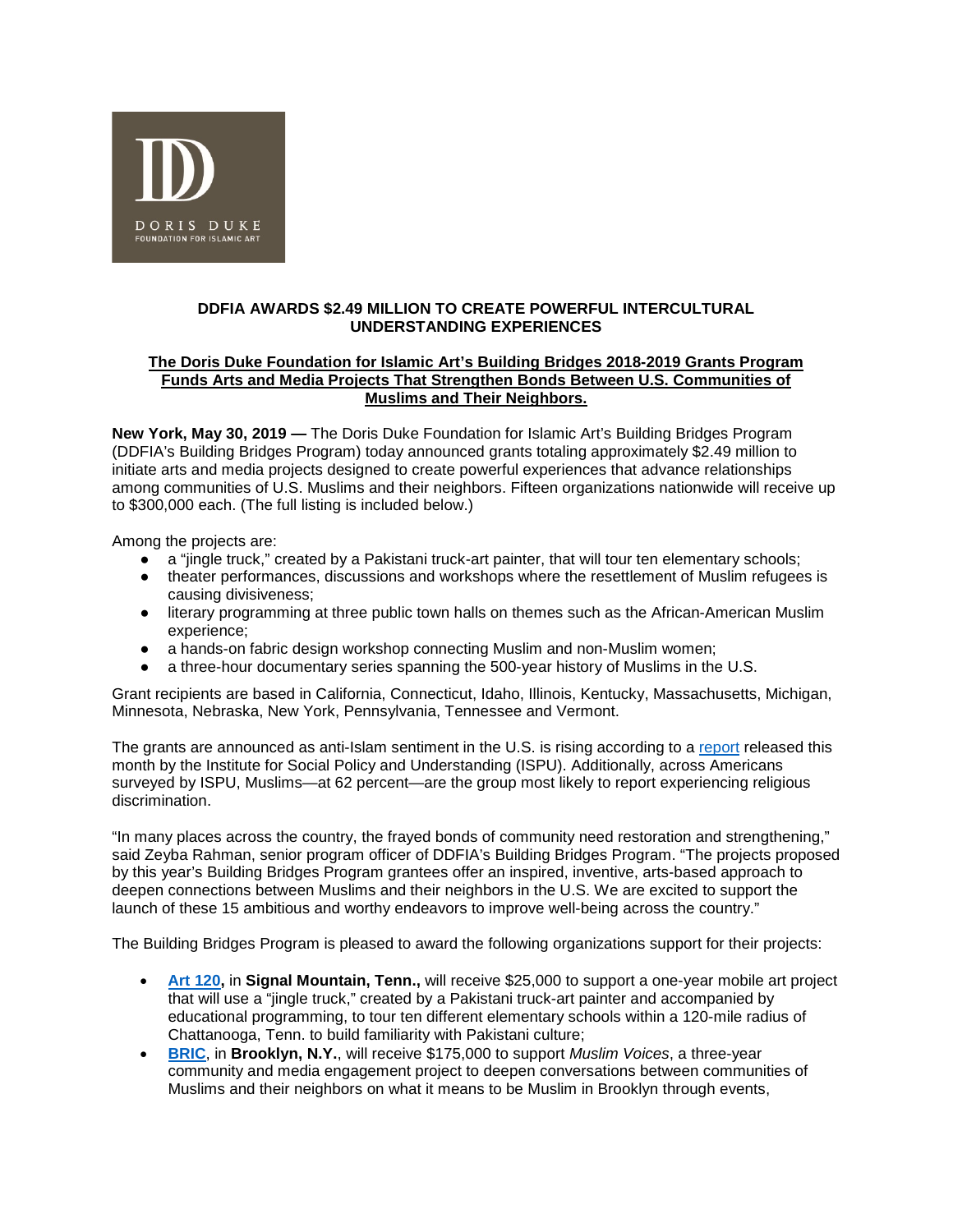discussion programs, short films, a storytelling podcast and a media toolkit for participating schools and community groups;

- **[Commonwealth Theatre Center](https://www.commonwealththeatre.org/)**, in **Louisville, Ky.**, will receive \$225,000 to support the expansion of *Connecting Cultures*, a theater education residency program, into a three-year immersive performing arts project documenting and celebrating the unique experiences of inregion Muslim and non-Muslim youth and transforming their intersecting narratives into regionwide performances that invite audiences to witness struggles and triumphs that transcend stereotypes;
- **[Connecticut Players Foundation](https://www.longwharf.org/)**, in **New Haven, Conn.**, will receive \$223,500 to support the expansion and deepening of Long Wharf Theatre's *Newcomer Play Project* over three years, which will connect and collaborate with Muslim immigrants and refugees in theater-based workshops in the greater New Haven area through community partnerships, including Integrated Refugee and Immigrant Services Agency (IRIS);
- **[Erie Arts &](https://www.erieartsandculture.org/) Culture**, in **Erie, Pa.**, will receive \$37,500 to support the development of *Old Songs, New Voices*, a 15-month cultural exchange and preservation project that aims to tap into the rich indigenous knowledge that is "hidden in plain sight" by nurturing and developing the talents of folk and traditional artists from Erie's community, including former refugees from Iraq, Sudan, Syria, Bosnia, Afghanistan and other predominantly Muslim countries;
- **[Filmmakers Collaborative Inc.,](https://filmmakerscollab.org/)** in **Melrose, Mass.,** will receive \$125,000 to support *Muslims in America*, a three-hour documentary series spanning the 500-year history of Muslims in the U.S., in an effort to improve public conversations about American Muslims and provide a national audience insight into what it means to be both Muslim and American, and in turn, what that reveals about America itself;
- **[Global Detroit,](http://www.globaldetroit.com/)** in **Detroit**, will receive \$150,000 to support *Common Bond: The Muslin Ladies Social Club*, a women-only, hands-on fabric design workshop series over two years, that will connect Muslim and non-Muslim women in Detroit neighborhoods around themes of shared experience and personal storytelling;
- **[Jannus,](https://www.jannus.org/)** in **Boise, Idaho,** will receive \$135,000 to support the *Refugee Speakers Bureau*, a multicultural, live storytelling project in Boise, rural Idaho and Salt Lake City that will build connections between Muslim and non-Muslim communities through narratives about the Mountain West's Muslims;
- **[Kindling Group,](https://www.kindlinggroup.org/)** in **Chicago,** will receive \$200,000 to support production of a documentary film titled *Loyalty* that tells the story of Muslim military chaplains and their experiences as they work for religious freedom in the U.S. Armed Forces;
- **[Lutheran Family Services of Nebraska,](https://www.lfsneb.org/)** in **Omaha, Nebraska**, will receive \$244,000 to support a traveling, multi-disciplinary, refugee arts festival with the aim of creating a welcoming environment for resettled Muslim refugees through the fostering of cultural exchange, mutual trust and understanding between these refugees and white non-Muslims in rural communities, such as Crete, Grand Island, O'Neil, Lexington and South Sioux City, among others;
- **[PEN America,](https://pen.org/)** in **New York,** will receive \$75,000 to support literary programming and the production of three public town halls focusing on changing perceptions and creating deeper understanding about the African-American Muslim experience, the fight against Islamophobia, and Muslim identity and representation in the media and publishing;
- **[Sandglass Theater,](https://www.sandglasstheater.org/shows/current/babylon)** in **Putney, Vt.,** will receive \$90,000 to support *Babylon: Journeys of Refugees*, a two-year residency project in partnership with U.S. Committee for Refugee offices across the world that will bring theater performances, discussions and workshops to eight U.S. communities where the resettlement of Muslim refugees is causing divisiveness;
- **[Somali Family Service of San Diego](https://www.somalifamilyservice.org/)** in partnership with the **[Joan B. Kroc Institute for](https://www.sandiego.edu/peace/institutes/ipj/) Peace [and Justice at the University of San Diego](https://www.sandiego.edu/peace/institutes/ipj/)** and the **[Intrepid Theatre Company,](http://www.intrepidtheatre.org/)** in **San Diego,**  will receive \$298,000 to support *Perform Peace*, a suite of programs that include interactive theater, a feature-length documentary film, community dialogue and a youth-driven summit to advance understanding among Muslims – particularly refugees from Afghanistan, Ethiopia, Iraq, Myanmar, Somalia and Syria – and their neighbors in San Diego County;
- **[StoryCorps,](https://storycorps.org/)** in **Brooklyn, N.Y.,** will receive \$300,000 to support the development of *Muslims in America*, a new three-year project to increase understanding of the diversity of American Muslims